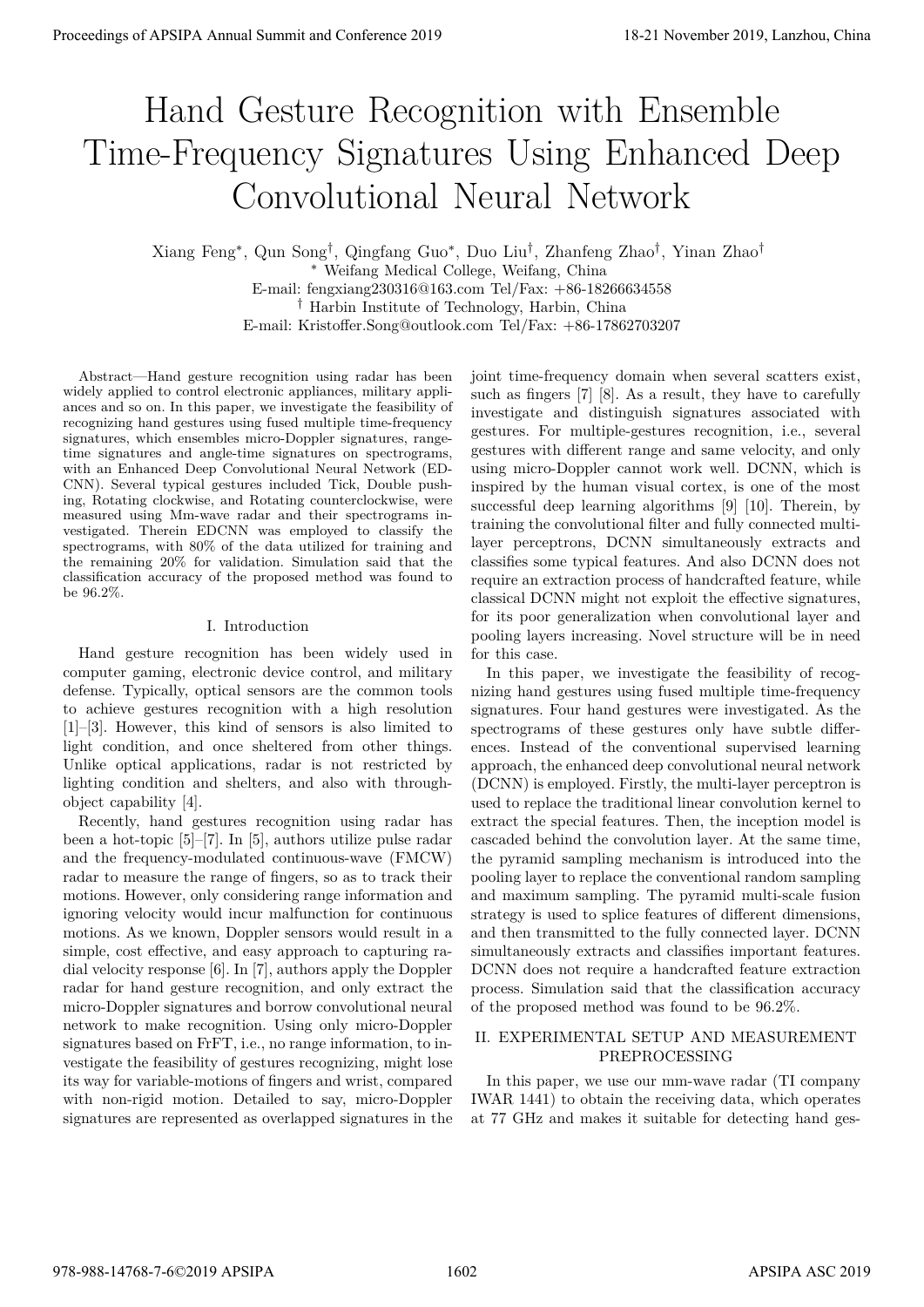

Fig. 1. Four different hand gestures.

tures. We fixed the radar to a table and executed the hand motions in the mainlobe of radar antenna. The average distance from the radar to the hands was approximately 20 cm. Four hand gestures employed in this study were (a) Tick, (b) Double pushing, (c) Rotating clockwise, and (d) Rotating counterclockwise. The employed gestures are depicted in Fig. 1.

Meanwhile, we mainly use the empirical mode decomposition (EMD) algorithm to refine the time-frequency signature [11] [12], where the spectrograms of finger motions were observed by using short-time fast Fourier transform (FFT). We ensemble the range-variation vs. time, velocity-variation vs. time, angle-variation vs. time and micro-Doppler signatures together to formulate the fused ensemble signature, as shown in Fig. 2. And each gesture was measured 50 times. As spectrum gestures of Tick, Double pushing, Rotating clockwise, and Rotating counterclockwise are almost similar because their radial velocities are analogous, even with some diverse motion directions. However, the small variation in hand movements has some peculiar features that can be observed and distinguished.

## III. NOVEL ENHANCED DEEP CONVOLUTIONAL NEURAL NETWORK FORMULATION

To investigate micro-Doppler signatures, spectrograms of finger motions were observed through short-time fast Fourier transform (FFT) with size of 256. We mainly use Empirical Mode Decomposition (EMD) to prepossess the ensemble signatures, and introduce our novel EDCNN neural networks to extract some typical features and make classification.

Our EDCNN primarily consists of several convolutional filters and pooling layers. The combination of convolution filters, activation function, and pooling operations constitutes the multiple perception layer and inception module, named as Net in Net model (NIN), shown in Fig. 3 and Fig. 4. Detailed to say, the convolutional filter extracts the features of a spectrogram through its convolution process,



Fig. 2. Fused ensemble signature formulation.

the coefficients of the convolutional filter are trained by a given dataset. In sub-model embedded-net Conv1, there are 2 multiple perception layers, with kernel size/stride  $3\times3/2$  and  $1\times1/2$ , respectively. Moreover, there are four sub-Inception models with kernel size/stride  $1\times1/1$ , kernel size/stride  $1 \times 1/1$ -3×3/1, kernel size/stride  $1 \times 1/1$ -5×5/1, and kernel size/stride  $3\times3/1-1\times1/1$ , respectively. The activation function in each convolutional filter is highly nonlinear such that it can describe the nonlinear relationship between inputs and outputs.

Typically, Spatial Pyramid Pooling (SPP) is used for data dimension reduction, and also signature fusion in different dimension, as shown in Fig. 5. These three pooling layers enable the final output to be more robust to noise, by selecting a maximum value or a mean value with kernel size/stride  $2\times2/2$ ,  $3\times3/3$ ,  $5\times5/4$ , respectively. Note that, the dropout operation of these nodes is used to prevent overfitting in a regularization scheme. This enables EDCNN to prevent co-adaption among its nodes. The coefficients of convolution filters and weights of the final fully connected layers are trained. We also use the back propagation algorithm with a stochastic gradient descent (SGD) as a training algorithm. In other words, the trained convolutional filters work as a feature extractor, and the fully connected perceptron functions as a classifier. Finally, Fig. 4 shows the architecture of EDCNN. **Proceedings of APSIPA Annual Summit and Conference 2019**<br> **Proceedings of APSIPA Annual Summit and Conference 2019**<br> **Proceedings of APSIPA Annual Summit and Conference 2019**<br> **Proceeding of APSIPA Annual Summit and Conf** 



Fig. 3. The diagram of embedded-net convolution layer.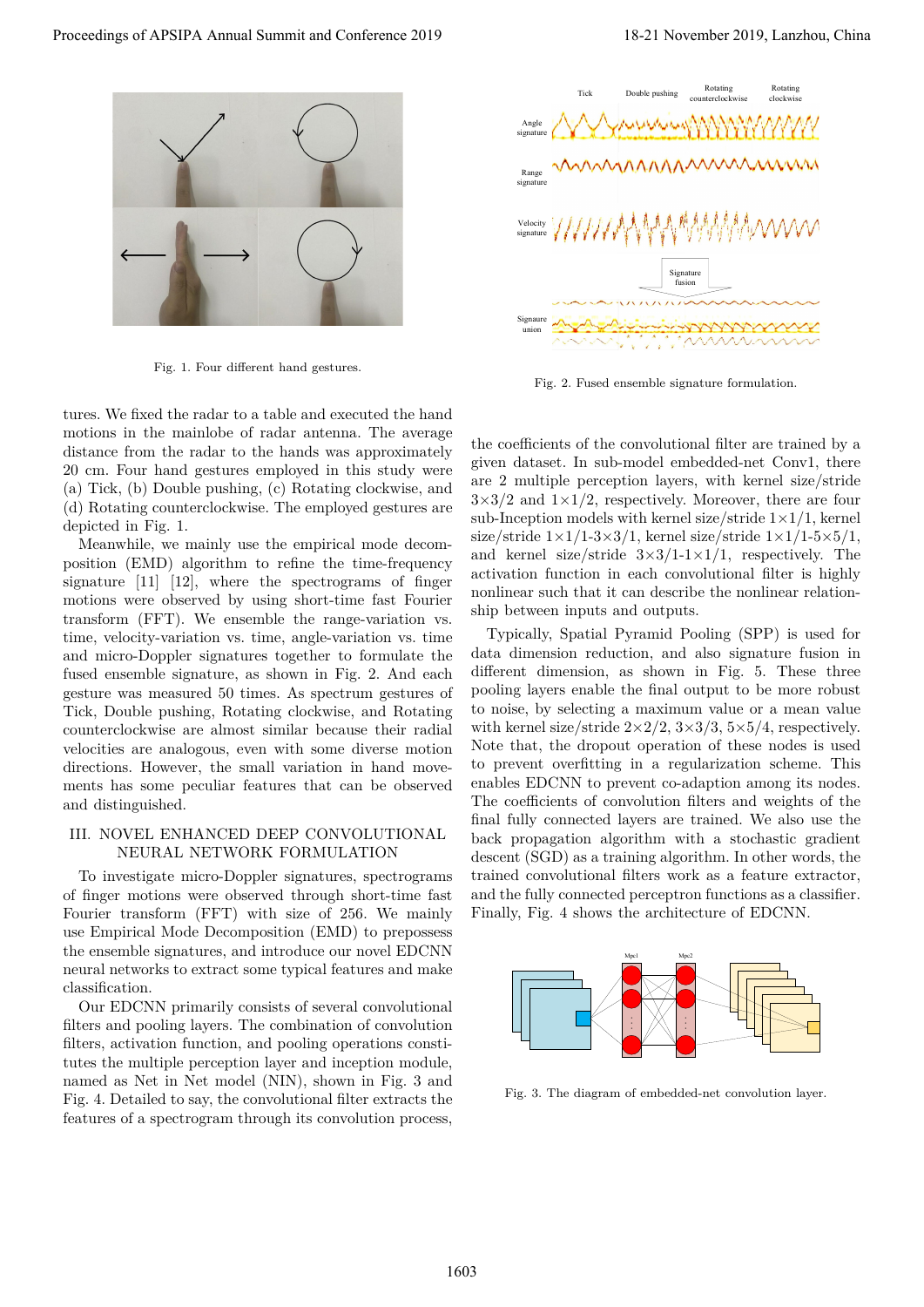

Fig. 4. The architecture of EDCNN.



Fig. 5. The diagram of Spatial Pyramid Pooling.

## IV. SIMULATION AND ANALYSIS

As we known, four signatures, i.e., velocity-time signature, range-time signature, angle-time signature and united signature, have been preprocessed using EMD. In this section, we use LeNet-5, LeNet-5+SPP, LeNet-5+NIN and LeNet-5+SPP+NIN to extract typical signatures of different gesture, and then make comparison. Among the 400 pieces of data measured from the single participant, 80% was used as training data and 20% as testing data. Each spectrogram was resized to 60-by-60 and the values normalized from zero to one. We used 5-fold validation to obtain valid accuracy by dividing the measured data into different training datasets and test datasets. Each DCNN structure with 6000 iterations and learning rate 0.0005 have been set. Our computer environment is i7- 4510U CPU@2.00GHz 2.60GHz Caffe+Matlab, The final accuracy comparison of different models vs. signatures has been listed in Table I and Fig. 6.

In Table I, we can find that, the novel LeNet-5+SPP+NIN has achieved the best accuracy no matter in angle signature, range signature, velocity signature and united signature. In Fig. 6, as the number of iterations increases, the recognition capability of each network gradually increases, but LeNet-5+SPP+NIN network also has always been in a leading position, while the traditional



Fig. 6. Accuracy comparison of different models for united signatures.

LeNet-5 may lose it way. This is because the embedded multi-layer perceptrons and Inception structure and pyramid pooling method together make the feature mining network equip with multi-scale deep feature extraction and fusion capability, and also get rid of drawbacks of traditional LeNet-5. Typically, the Inception structure and pyramid pooling method makes the novel network reduce the over-fitting and be more robust.

To further evaluate the feature learning ability of the embedded network, different hyperparametric learning rates are set to study the recognition accuracy in 6000 iterations (Fig. 7), and the learning rate is  $lr=0.001$ , 0.0008, 0.0005 and 0.00005, 0.00001. It can be seen from Fig. 7 that when the learning rate is high, it is difficult for the recognition network to reach the global optimal solution after training for a certain number of times, but may fall into the local optimal solution and cannot continue to improve its accuracy; when the learning rate is low (lr=0.0003) The model accuracy rate rises slowly, which increases the time for identifying network training. Only when the learning rate is moderate (such as lr=0.0005), the proposed model can achieve the highest accuracy in a relatively short time.